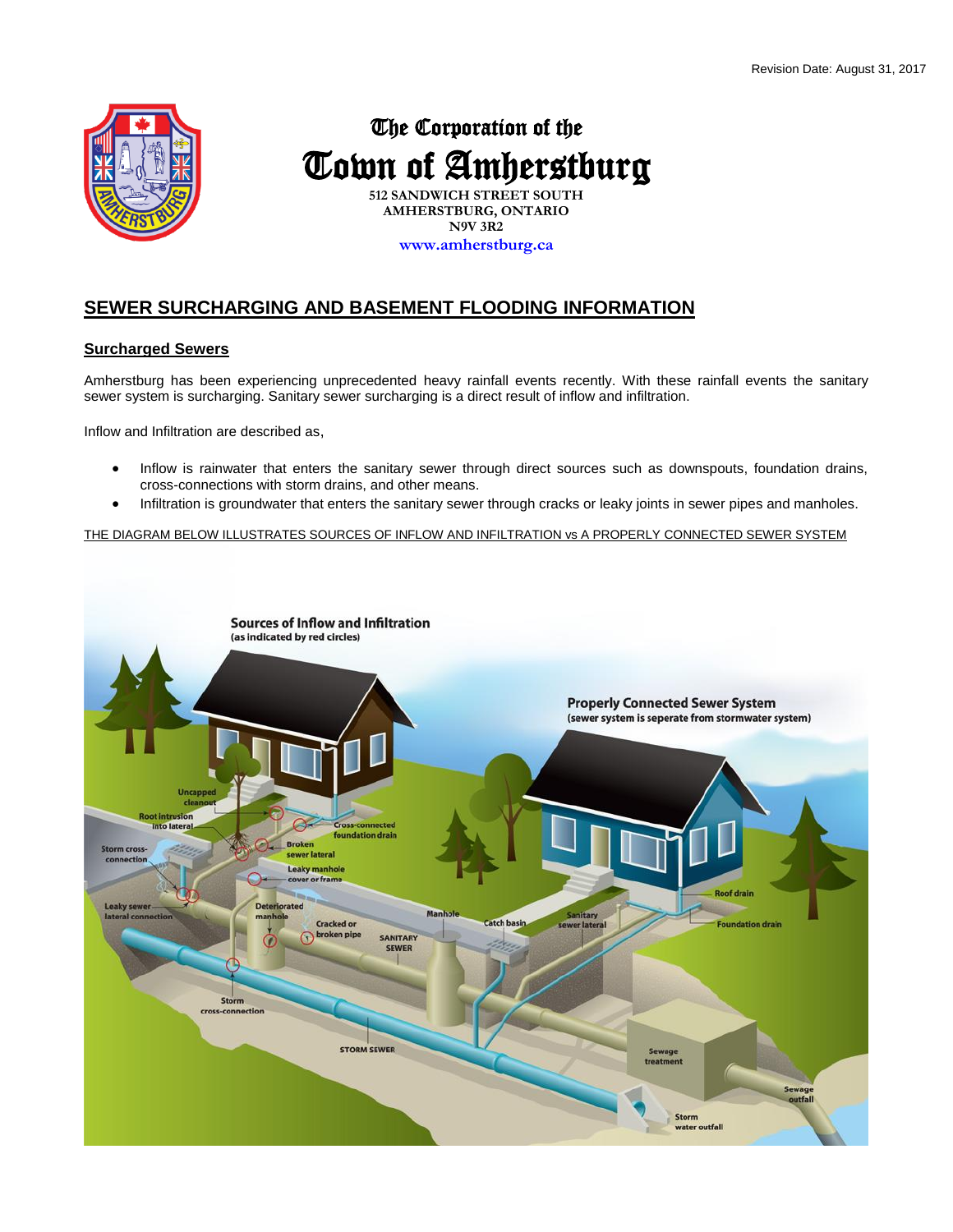# **Town's Separate Sewer Systems**

In Amherstburg, sanitary sewage and stormwater are conveyed in separate sewer systems. The Town has been proactively separating stormwater flows from sanitary sewage flows (eliminating combined sewers) and directed them to the appropriate outlets.

- The sanitary sewer system conveys wastewater from fixtures within buildings, such as toilets, showers, sinks, washing machines and floor drains. These flows are directed to one of the Town's sewage treatment plants or one of the Town's sewage lagoon sites.
- The stormwater drainage systems moves rainwater and groundwater from roof drains, foundation drains, lawn drains, and catch basins through a system consisting of underground pipes, ditches, municipal drains and creeks.

Sanitary sewer systems are not designed to handle excess storm water (if they were, the pipes would be much bigger and very costly to construct). Separated systems eliminate the unnecessary treatment of rainwater and groundwater, thus reducing costs. During a rain event, inflow and infiltration takes up valuable sewer capacity and as a result, the sanitary sewer system may become overloaded and cause basement flooding.

Your home's plumbing is connected to the Town's sewer main by a service lateral called a Private Drain Connection (or PDC). Ideally each PDC on your property will have a cleanout. The cleanout is an access port that is used to clear blockages in your PDC. The cleanouts typically are located at/near your street property line or near your home. The portion of the PDC that is on your property is your responsibility to maintain and clean. The trunk sewers and the portion of the PDC from the cleanout to the main are maintained by the Town.



#### THE DIAGRAM BELOW ILLUSTRATES THE IDEAL PRIVATE AND PUBLIC SEWER SYSTEM

#### **How Homeowners Can Reduce Inflow and Infiltration**

As a property owner, you are responsible for maintaining, repairing, and/ or replacing the sewer lateral (pipe) from your house to the property line such that no rainwater or groundwater enters the system. Discharging stormwater into the Town's sanitary sewer system is detrimental to the system and your neighbors.

You can reduce Inflow and Infiltration in a number of ways:

- Remove the foundation weeping tile from the sanitary system. If your home has a basement and does not have a sump pump chances are the weeping tile is connected directly to the sanitary system. A sump pump can be installed to disconnect the weeping tile drainage system from the sanitary and direct the ground water to the storm sewer or overland away from the house.
- Disconnect downspouts and redirect your downspouts so that rain soaks into your yard or garden. Even though the downspouts may be connected to a separate storm sewer system if the downspout piping is damaged below grade rain water may be directly entering and overwhelming the foundation weeping tiles. Redirect the downspouts as far away from the foundation walls as possible.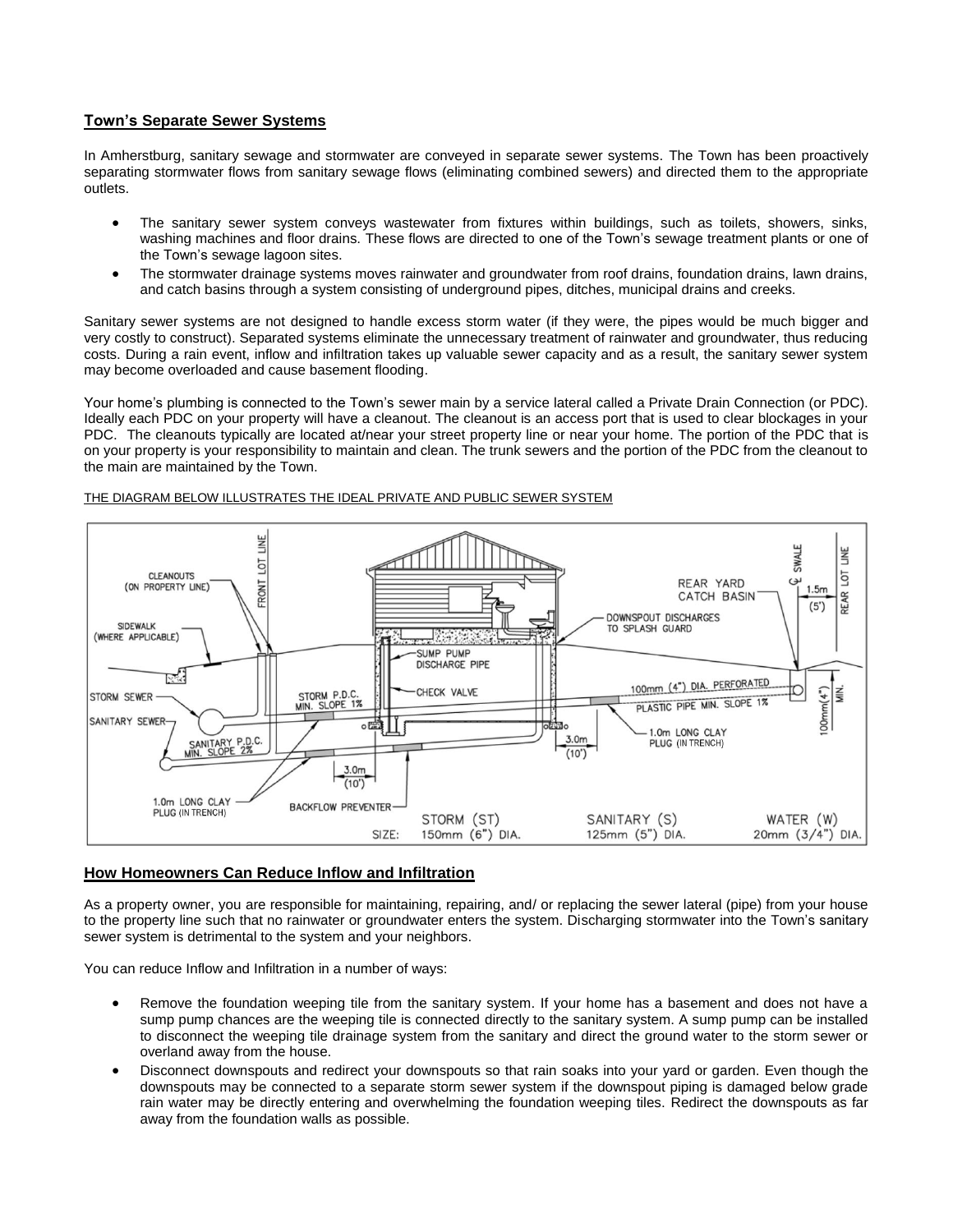- Ensure the grading around your home is properly sloped away from the house. Pooling water near the foundation walls will result in to excess water being collected by the foundation weeping tiles.
- Report missing or defective cleanout caps located on the Town's right-of-way to the Town for replacement. Replace missing or defective private cleanout caps on your property.
- Have your property's sewer pipe inspected. Replace any known broken, leaky or problem sections. Maintaining and repairing the pipe is the homeowner's responsibility and can reduce inflow and infiltration and prevent sewer backups into your home.
- Avoid planting trees and shrubs over sewer pipes as roots can damage sewer pipes.

# **Basement Protection from Surcharged Sewers**

A mainline backwater valve can be placed directly into the sanitary sewer pipe at the foot of your basement wall or into the sewer pipe in the yard. The device is designed to close when the sanitary sewer begins to surcharge.

Backwater Valve Notes,

- Water use in the house must cease when the valve is in the closed position. Wastewater flow from the home will have nowhere to go but back through the floor drain.
- Ensure the backwater valve is installed at the proper location, if placed in the wrong position the valve could be bypassed and provide no protection. If your home's weeping tiles are connected to the sanitary system a sump pump must be installed in conjunction with a backwater valve.
- Routine maintenance and inspection is a must, the slightest amount of debris caught in the backwater valve may prevent proper closure of the valve.

#### THE DIAGRAM BELOW ILLUSTRATES A SURCHARGED SEWER SYSTEM